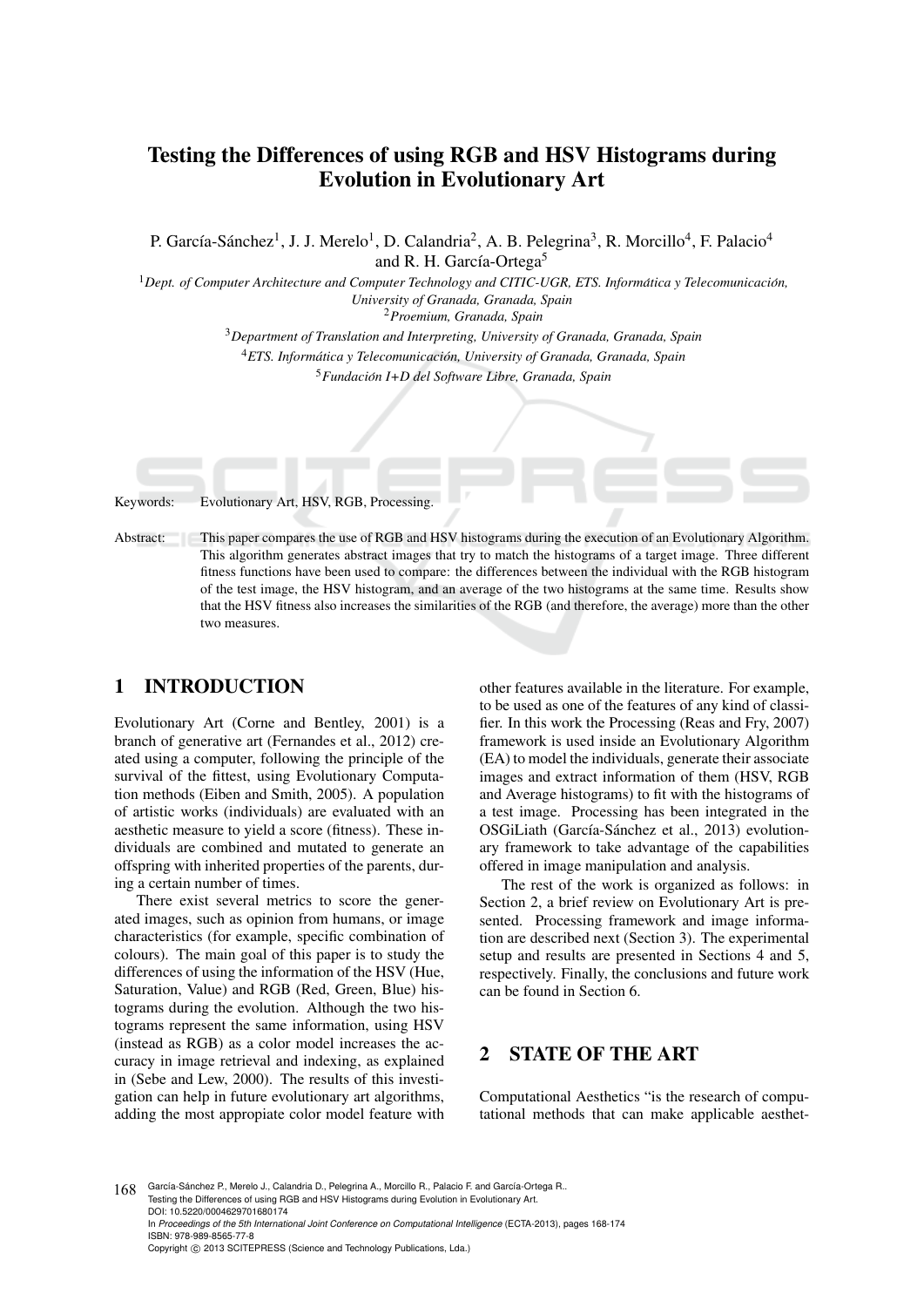ics decisions in a similar fashion as humans can" (Hoenig, 2005). In the field of computational aesthetics, evolutionary systems can play an important role, by enabling the evolution of aesthetically pleasing or innovative structures (DiPaola and Gabora, 2009). Evolutionary art is characterized by the use of evolutionary principles and natural selection as a generative process. One of the earliest applications of evolutionary systems to generate art is the proposal of Sims to use an EA to create complex images (Sims, 1991) or virtual creatures (Sims, 1994). In evolutionary art systems, the evaluation of the aesthetics can be done using human feedback, with some interactive evaluation of the population, such as (Ashlock, 2006; Draves, 2006; Moroni et al., 2000) and (Sims, 1991). It also can be achieved by using an automatic evaluation of fitness, as presented in (Aguilar and Lipson, 2008; Den Heijer and Eiben, 2010; DiPaola and Gabora, 2009; Li et al., 2012), and (Sims, 1994).

One of the main challenges in Evolutionary Art is how to measure aesthetic value of a piece of evolutive art. The source of this difficulty lies in the inherent complexity, subjectivity and dynamism of aesthetics. Nevertheless, a wide number of metrics has been presented. According to (Galanter, 2012), these measures can be classified into several categories in several pieces of research. The first category involves the evaluation of the aesthetics of a piece of art by a formula or principle (e.g., pythagorean proportions). Other measures apply certain principles of design, such as the rule of thirds or color theory (e.g., using complimentary colors in Pop Art (den Heijer and Eiben, 2012)), neural networks or complexity measures.

This classification also provides a subclassification for evolutionary systems. First, it identifies interactive evolutionary systems, where the fitness of the individuals is determined by human agents. Another category is performance based goals: certain properties of the art piece are evaluated and optimized based on performance measures (e.g., usable surface in a furniture design generator). Other systems use an exemplar (i.e., real world example) as a way to measure the fitness of the individuals. Finally, some models use the idea that the complexity is directly related to aesthetics and follow the path firstly stablished in (Birkhoff, 2003). Given the multidimensional nature of aesthetics judgement, multi-objective EAs are a straightforward option to deal with this multidimensionality. Other extensions to EA, like coevolution or agent swarm behavior, can be used in evolutionary art systems.

A brief classification of the aesthetic measures found in the evolutionary art systems mentioned in the previous paragraph is shown in Table 1.

Several methods for the representation of the art in evolutionary art have been proposed. In symbolic expression, the genotype is a tree of expressions and the phenotype consists in the image produced by the evaluation of the tree. Shape grammars can also be used as a formal description of the image. Previously existing images can be used as a basis for the evolution process. Finally, other representations can be based on mathematical models, like fractals or cellular automata.

# 3 PROCESSING AND HISTOGRAMS

In this section we describe Processing  $<sup>1</sup>$  and the his-</sup> tograms used. Processing (Reas and Fry, 2007) is a framework formed by a simple programming language and an integrated development environment (IDE) primarily created for electronic and visual artists, designers, musicians, etc. Processing offers the following advantages:

- *•* Processing was created for artists, rather than programmers. So, it allows very complex drawings and interactive applications with few lines of code.
- *•* It is an Open Source software (licensed under the GNU Lesser General Public License), and counts with a large development community.
- *•* It is based on OpenGL, thus providing 3D acceleration.
- *•* It also includes more than 100 libraries for video, sound, physics, computer vision, networking, etc.
- *•* Easy integration with Java, HTML5 and Android.

However, being a light framework, there exist some disadvantages:

- More complex applications require more programming skills.
- *•* The calculations of large computer images are a bit inefficient (although expert programmers can manage OpenGL at low level to fix this).

There exist a lot of interactive artistic projects made with Processing; examples include art generation, artificial life, interactive music and other. A good selection can be seen in http://processing.org/exhibition/.

The Color module can be used to analyze images taking into account their histogram. The color histogram represents the frequency of occurrence of each

<sup>1</sup>http://www.processing.org/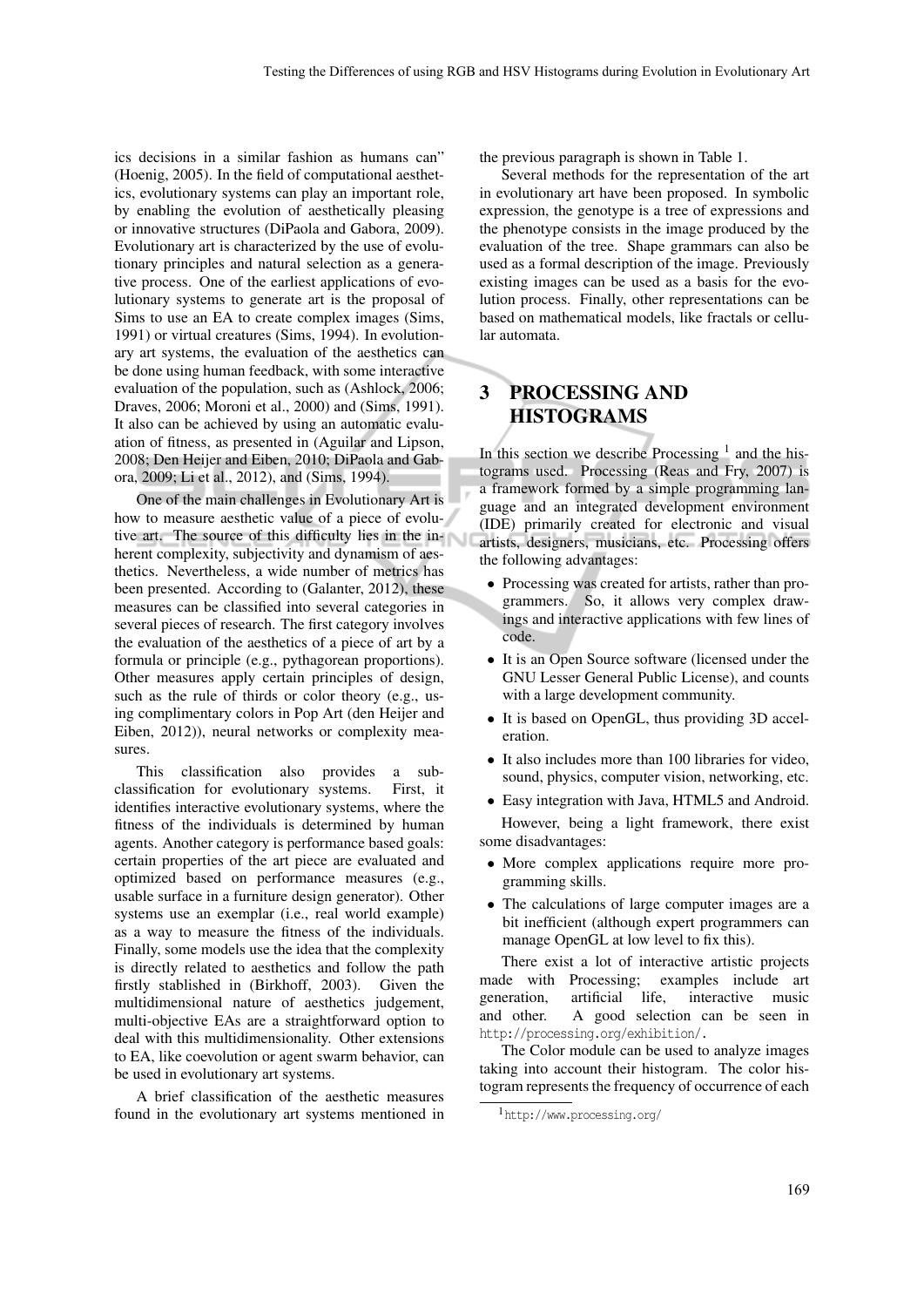| Type                                 | Aesthetic Measure                                                                                                                                          |  |  |
|--------------------------------------|------------------------------------------------------------------------------------------------------------------------------------------------------------|--|--|
| Formulaic and Geometric Theories     | Fractal dimension (Den Heijer and Eiben, 2010), Image order (Li<br>et al., 2012), Benford Law (Del Acebo and Sbert, 2005)                                  |  |  |
| <b>Based on Design Principles</b>    | Color contrast (hue) (den Heijer and Eiben, 2012), Color ingredi-<br>ent (Li et al., 2012), Composition, tonality and color (DiPaola and<br>Gabora, 2009). |  |  |
| Interactive Evolutionary Computation | The electric sheep project (Draves, 2006) (Ashlock, 2006; Moroni<br>et al., 2000)                                                                          |  |  |
| Error relative to Exemplars          | Resemblance score (DiPaola and Gabora, 2009), pixel comparation<br>(Aguilar and Lipson, 2008)                                                              |  |  |
| Performance based goals              | Evolving virtual creatures (Sims, 1994)                                                                                                                    |  |  |
| Complexity measures                  | Image complexity (Li et al., 2012), Machado and Cardoso aesthetic<br>measure (Machado and Cardoso, 1998)                                                   |  |  |

color intensities present in the image, by accounting for such sharing pixels color intensity values.

The histogram is composed of different ranges or bins that represent a value or set of values of color intensity. The color space is defined as a model representation with respect to color intensity values. Two color models are used in this paper: RGB (Red, Green, Blue) and HSV (Hue, Saturation and Value). The RGB model is an additive color model in which red, green and blue are added together in different proportions to reproduce a wide range of colors, while the HSV is based on hue or tone, saturation and brightness. While the RGB model is the closest to the way color is processed in some machines, the HSV representation provides a more accurate way to model how humans perceive colors, and also provides more information in image retrieval (Sebe and Lew, 2000). Figure 1 shows the RGB histogram of the image in Figure 2 (photo taken by the first author).

### 4 EXPERIMENTAL SETUP

This section shows how Processing has been used in the EA, the individual representation, the fitness functions, and the parameters of the experiments.

### 4.1 Integrating Processing in Java

Processing can be integrated with Java just by adding a *jar* (a Java library) to existing software. In this work, Processing has been integrated to an existent EA framework, OSGiLiath (García-Sánchez et al., 2013), a service-oriented framework based on Java that includes a lot of primitives and services for Evolutionary Computation. A new module called OS-



Figure 1: RGB histogram of Figure 2.



Figure 2: Test image to compare with the Fitness functions of our algorithm.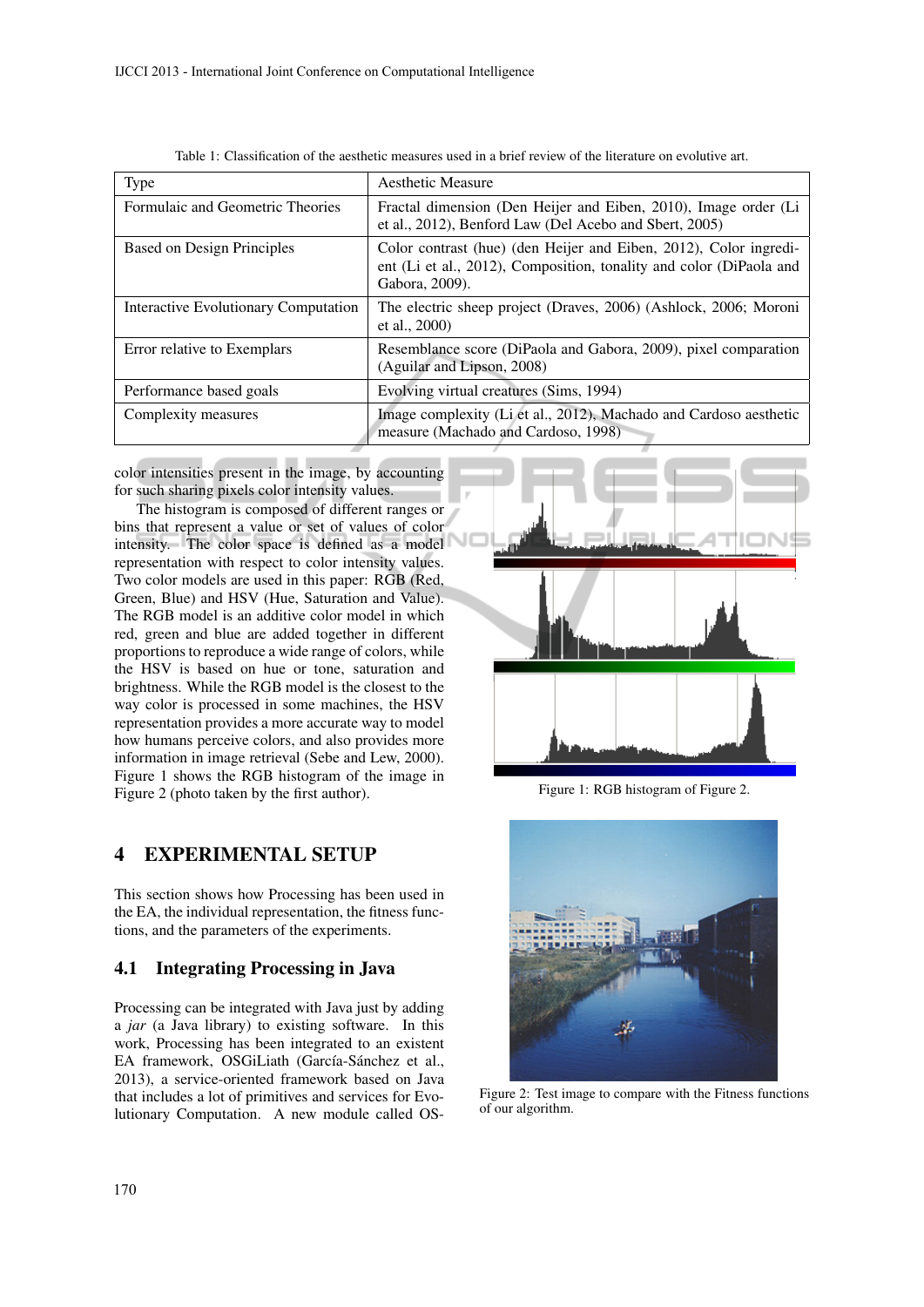GiLiART has been added to the publicly-available source code of OSGiLiath (available in http://www. osgiliath.org ) under a LGPL License. Then, using the packages available in the Processing library the EA can generate individuals, manipulate images or extract information.

#### 4.2 Individual Representation

To perform the experiments, the genome of the individual is a list of circles. Each circle has a position, radium and color. This list can be recombined or mutated (changing the color, position or radium of a circle of the list).

#### 4.3 Fitness used

For this piece of research, we focused on the aesthetics measure of histogram comparison. The fitness functions are included in the "Error relative to Exemplars" category, using Galanter (Galanter, 2012) classification. The idea is to obtain an image with the same proportion of tones and colors of a aesthetical existent image.

Three different fitness functions have been tested:

- *• RGB Difference:* The difference of the RGB histogram of the individual with the RGB histogram of the test image.
- *• HSV Difference:* The difference of the HSV histogram of the individual with the HSV histogram of the test image.
- *• Average Difference:* An average of the two previous differences.

The range of the these fitness function has been normalized to vary from 0 (totally different histograms) to 1 (the same histogram).

For every color property (i.e., RED, GREEN, BLUE, HUE, SATURATION and VALUE), the histogram is computed using the expression (1) for each possible value (0-255). Then, again for every property, the difference between the target image and the individual histograms is obtained using (2). Finally, the three fitness are calculated: RGB fitness (6), HSV fitness (10) and AVERAGE fitness (11).

$$
H(c, prop) = \frac{1}{N} \sum_{j=0}^{N} \begin{cases} 1 & prop(j) = c \\ 0 & otherwise \end{cases}
$$
 (1)

$$
diff(h_1, h_2) = \sum_{j=0}^{255} |h_1(j) - h_2(j)| \tag{2}
$$

$$
d_R(i) = diff(H(i, RED), H(target, RED)) \quad (3)
$$

$$
d_G(i) = diff(H(i, GREEN), H(target, GREEN)) \quad (4)
$$

$$
d_B(i) = diff(H(i, BLUE), H(target, BLUE))
$$
 (5)

$$
fitness_{RGB}(i) = 1 - 128 \frac{d_R(i) + d_G(i) + d_B(i)}{3}
$$
 (6)

$$
d_H(i) = diff(H(i, HUE), H(target, HUE)) \tag{7}
$$

$$
d_S(i) = diff(H(i, SAT), H(target, SAT))
$$
 (8)

$$
d_V(i) = diff(H(i, VAL), H(target, VAL)) \tag{9}
$$

$$
fitness_{HSV}(i) = 1 - 128 \frac{a_H(t) + a_S(t) + a_V(t)}{3}
$$
 (10)

$$
fitness_{AVERAGE}(i) = \frac{fitness_{RGB} + fitness_{HSV}}{2}
$$
 (11)

4.4 Parameters used

A steady-state evolutionary algorithm has been used. Each individual is randomly generated at the initialization of the EA. The genome size is 50 elements (circles of maximum radium of 128 pixels). Population size has been set to 32 individuals. Uniform crossover rate is 0.5, and a binary tournament has been chosen for selection (that is, a pool of 16 parents is selected and crossed). Mutation probability is 0.04 (the usual value of *1/genomesize*). Finally, the image size for each individual is 256x256 pixels. The individuals have been compared with the histograms obtained from the image of Figure 2 to guide the evolution.

## 5 RESULTS

Because of the stochastic nature of the EAs, each algorithm has been executed 30 times for each different fitness. Table 2 shows the average differences (and standard deviation) attained with each fitness used. As can be seen, using the HSV histogram differences as fitness produces a higher RGB similarity (and therefore, average) than using the RGB or Average fitness. However, using the average between the two histogram differences produces higher similarity in HSV (0.294) than only taking into account the HSV. The maximum fitness is around 25% of similarity with the original image since the individual is a list of 50 circles, and therefore, only a maximum of 50 different colors are used (while in the original jpg image can be more than millions). See the histogram of a generated best individual by the algorithm in Figure 3. An example of evolution for each fitness can be seen in Figure 4, 5 and 6. Comparing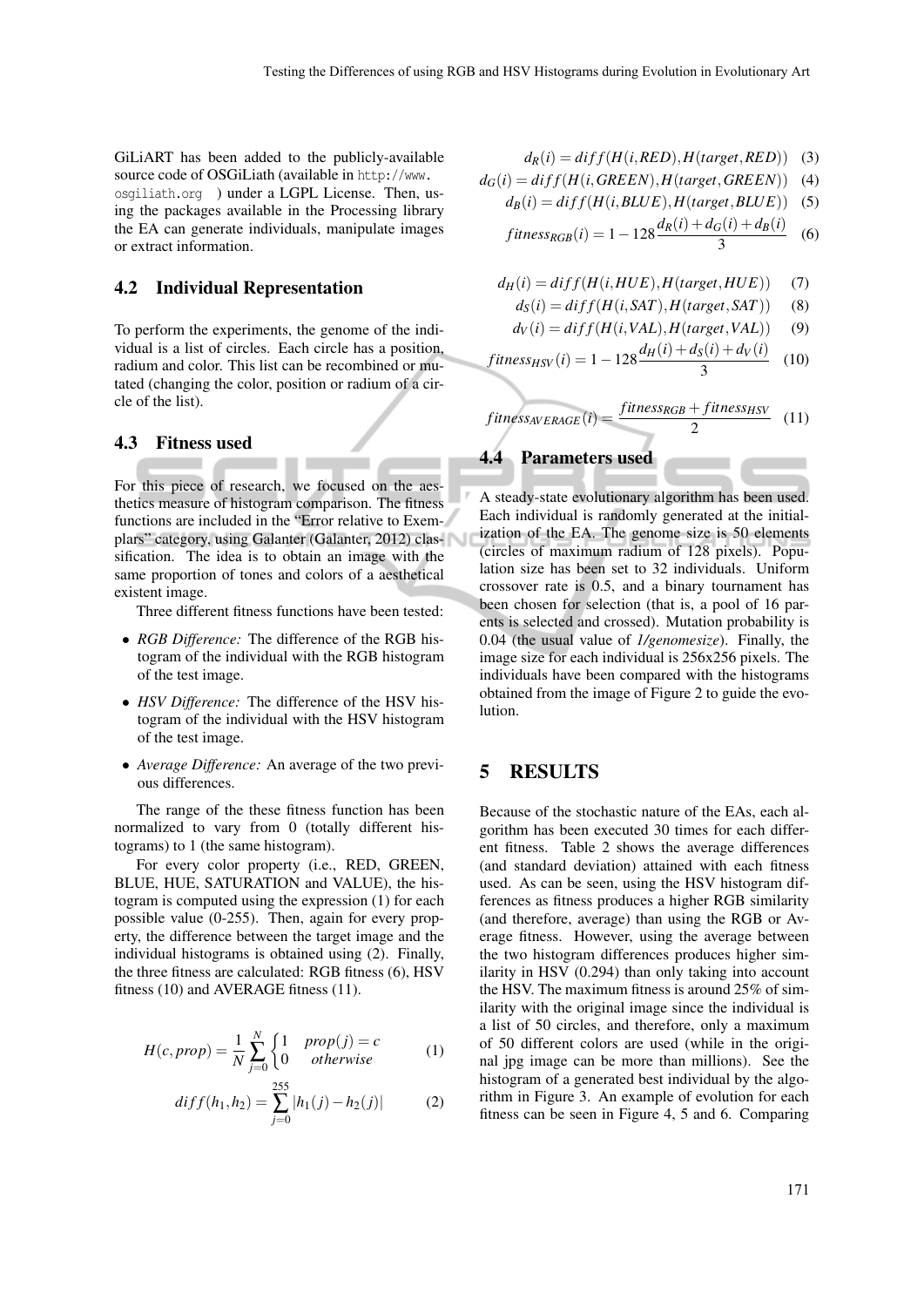

Figure 3: RGB histogram of a solution generated by the algorithm.



Figure 4: Evolution of the difference in RGB histogram of the best individual compared with the test image.

with the RGB histogram as fitness, a bigger fluctuation in the HSV is produced (Figure 4). This can be explained because the RGB information tends to be more noisy than HSV information: in fact, in (Sebe and Lew, 2000) authors explain the problems this histogram offers with respect to HSV in image retrieval. Although there is the same information modeled in both histograms, the transformation from one to another is not linear, so there is no relation with the histograms of individuals generated during the evolution.

The best individuals attained are shown in Figure 7. Note that, although the numeric fitness is similar, they produce different color tones. This can be explained for the limitation of colors used in the individual representation, as previously said, or the noisy characteristic of the RGB histogram. Figure 8 shows



Figure 5: Evolution of the difference in HSV histogram of the best individual compared with the test image.



Figure 6: Evolution of the difference of average of RGB and HSV histogram of the best individual compared with the test image.

one evolution of the best individual using the HSV fitness in the first 64 generations.

### 6 CONCLUSIONS AND FUTURE WORK

This paper introduces an Evolutionary Algorithm that uses the Processing framework to generate images and to extract image information using HSV and RGB histograms. In this work individuals are represented as a list of Processing primitives (circles) and the fitness functions used are based on the similarity with an existent aesthetic image. Three different fitness functions using color histogram have been tested: difference between the HSV and RGB histograms, and an average difference of the two histograms at the same time. Experiments show that better results in terms of similarity are obtained using the HSV comparison (due to the noisy information provided by the RGB).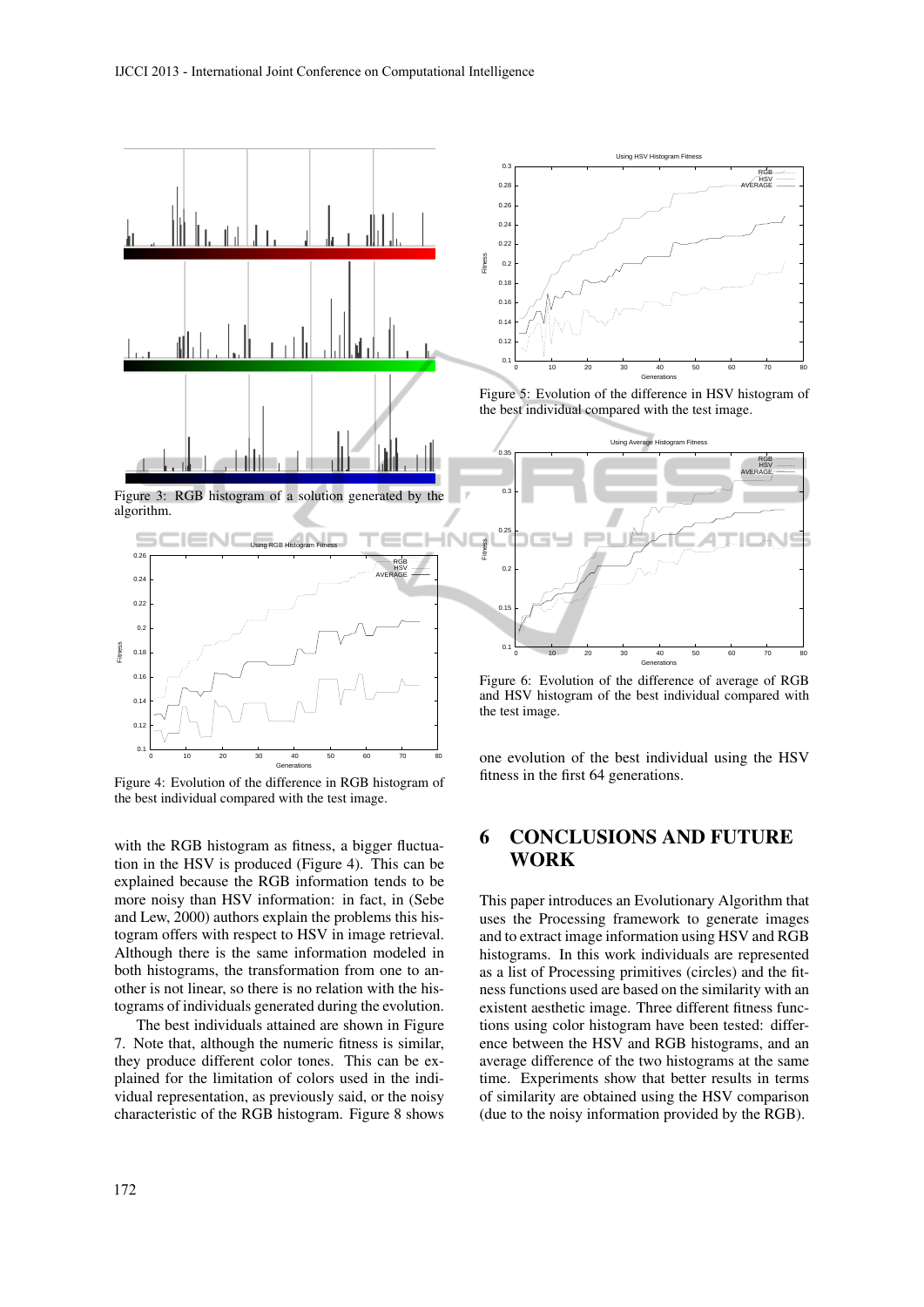Table 2: Results for the different fitness (average of the 30 executions and standard deviation). Only one histogram type is used for fitness calculation, but the other values obtained are also added.

| Differences used in Fitness | <b>Obtained RGB</b> | <b>Obtained HSV</b> | <b>Obtained Average</b> |
|-----------------------------|---------------------|---------------------|-------------------------|
| <b>RGB</b> Histogram        | $0.267 \pm 0.012$   | $0.170 \pm 0.010$   | $0.218 \pm 0.009$       |
| <b>HSV</b> Histogram        | $0.227 \pm 0.017$   | $0.265 \pm 0.021$   | $0.246 \pm 0.010$       |
| Average Histogram           | $0.173 \pm 0.012$   | $0.294 \pm 0.013$   | $0.234 \pm 0.010$       |



(a) Best individual using RGB. (b) Best individual using HSV. (c) Best individual using AVERAGE. Figure 7: Best individuals obtained with the three fitness used (HSV, RGB and AVERAGE).



Figure 8: Evolution of the best individual using the HSV histogram difference.

The future work for this research also includes more experiment with other kind of individuals, apart from circles: using other primitives, such as rectangles or triangles, for example. The use of textures and gradients will generate images with higher number of colors, obtaining more fidelity (more than 25%) with the test image. Other metrics explained in previous sections will be also implemented. Finally, our intention is not only to create only static images, but use the Processing libraries to create evolutionary interactive art combining sounds and motion.

DLOGY PUBLICATIONS A human guidance tool is also being developed to obtain human feedback to create a knowledge base for future experimentation (available in http://evorq.ugr.es:8080/HumanGuidance).

The results will be gathered to create a database of different features to guide the evolution. More complex measurements will be studied in next works, taking into account that the HSV is the color mode that provides more information during the evolution, having less noisy behaviour.

The used software and algorithms presented are Open Source under a GPL license, and can be obtained from http://www.osgiliath.org.

#### ACKNOWLEDGEMENTS

This work has been supported in part by FPU research grant AP2009-2942 and projects EvOrq (TIC-3903), SINECA (0100DGT21285, Spanish Direccion General de Trafico), TIN2011-28627-C04- 02 and FFI2011-22397 (funded by Spanish Ministry for Economy and Productivity). This work was developed during the 5 Hackathon of the Office of Open Software of the University of Granada http://sl.ugr.es/5hackathon, where several members of different disciplines collaborated during its creation.